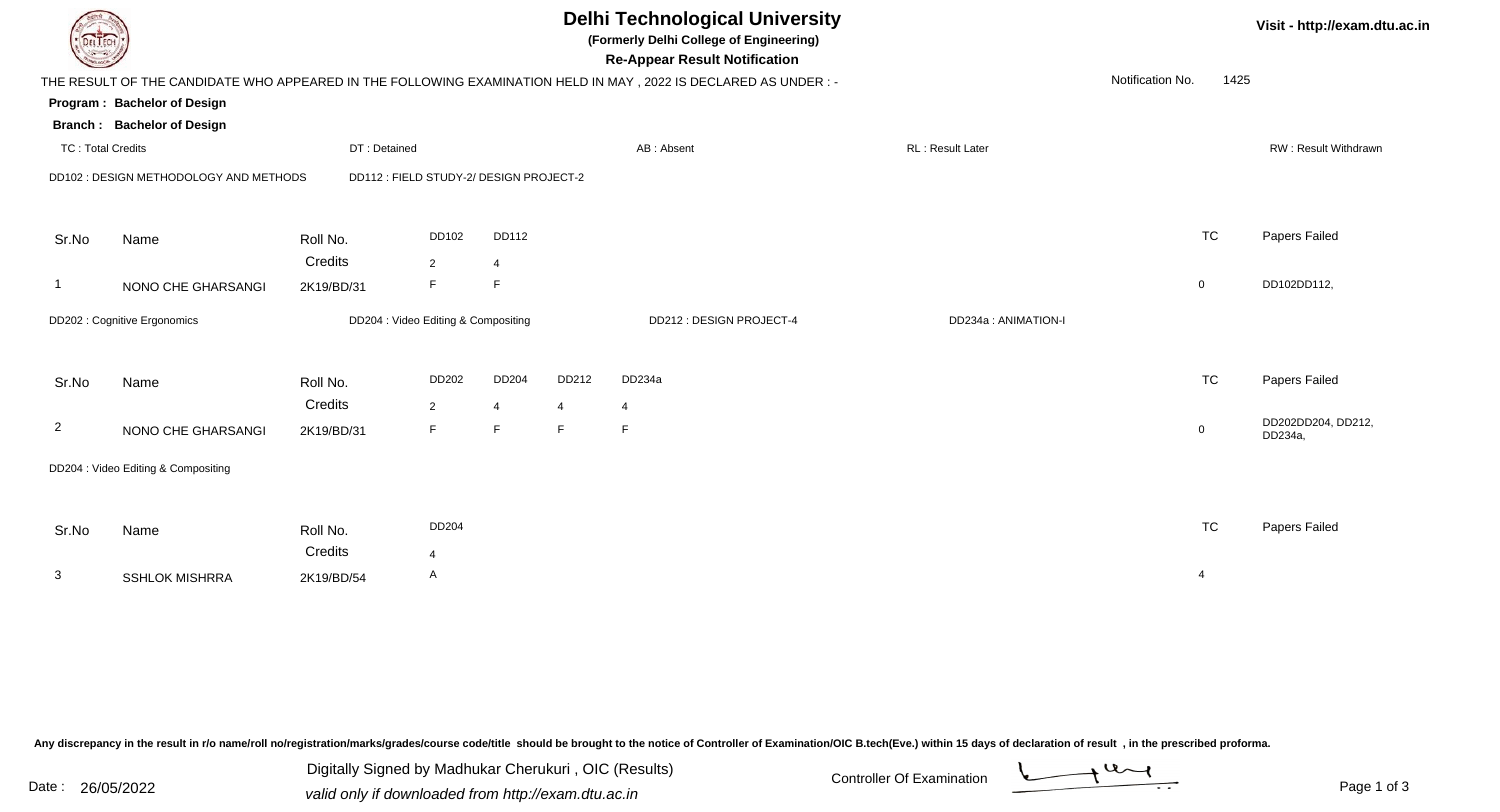|                          |                                                                  |                       |                          | <b>Delhi Technological University</b><br>(Formerly Delhi College of Engineering)<br><b>Re-Appear Result Notification</b> |                  | Visit - http://exam.dtu.ac.in |                      |
|--------------------------|------------------------------------------------------------------|-----------------------|--------------------------|--------------------------------------------------------------------------------------------------------------------------|------------------|-------------------------------|----------------------|
|                          |                                                                  |                       |                          | THE RESULT OF THE CANDIDATE WHO APPEARED IN THE FOLLOWING EXAMINATION HELD IN MAY , 2022 IS DECLARED AS UNDER :-         |                  | Notification No.<br>1425      |                      |
|                          | Program: Bachelor of Design<br><b>Branch: Bachelor of Design</b> |                       |                          |                                                                                                                          |                  |                               |                      |
| <b>TC: Total Credits</b> |                                                                  | DT: Detained          |                          | AB: Absent                                                                                                               | RL: Result Later |                               | RW: Result Withdrawn |
|                          | DD204 : Video Editing & Compositing                              |                       | DD212 : DESIGN PROJECT-4 |                                                                                                                          |                  |                               |                      |
| Sr.No                    | Name                                                             | Roll No.              | DD204                    | DD212                                                                                                                    |                  | <b>TC</b>                     | Papers Failed        |
|                          |                                                                  | Credits               | 4                        | $\overline{4}$                                                                                                           |                  |                               |                      |
| 4                        | <b>MANISH JANGIR</b>                                             | 2K19/BD/26            | A+                       | $B+$                                                                                                                     |                  | 8                             |                      |
|                          | DD206 : Colour, Context and Composition                          |                       |                          |                                                                                                                          |                  |                               |                      |
| Sr.No                    | Name                                                             | Roll No.              | DD206                    |                                                                                                                          |                  | <b>TC</b>                     | Papers Failed        |
| 5                        | <b>VIJAYENDRA SINGH</b><br>WAIROKPAM                             | Credits<br>2K19/BD/61 | $\overline{2}$<br>A      |                                                                                                                          |                  | $\overline{2}$                |                      |
|                          | FEC28 : Emotional Intelligence                                   |                       |                          |                                                                                                                          |                  |                               |                      |
|                          |                                                                  |                       |                          |                                                                                                                          |                  |                               |                      |
| Sr.No                    | Name                                                             | Roll No.              | FEC28                    |                                                                                                                          |                  | <b>TC</b>                     | Papers Failed        |
|                          |                                                                  | Credits               | $\overline{2}$           |                                                                                                                          |                  |                               |                      |
| 6                        | PRAVALLIKA NAMBURU                                               | 2K19/BD/35            | A+                       |                                                                                                                          |                  | $\overline{2}$                |                      |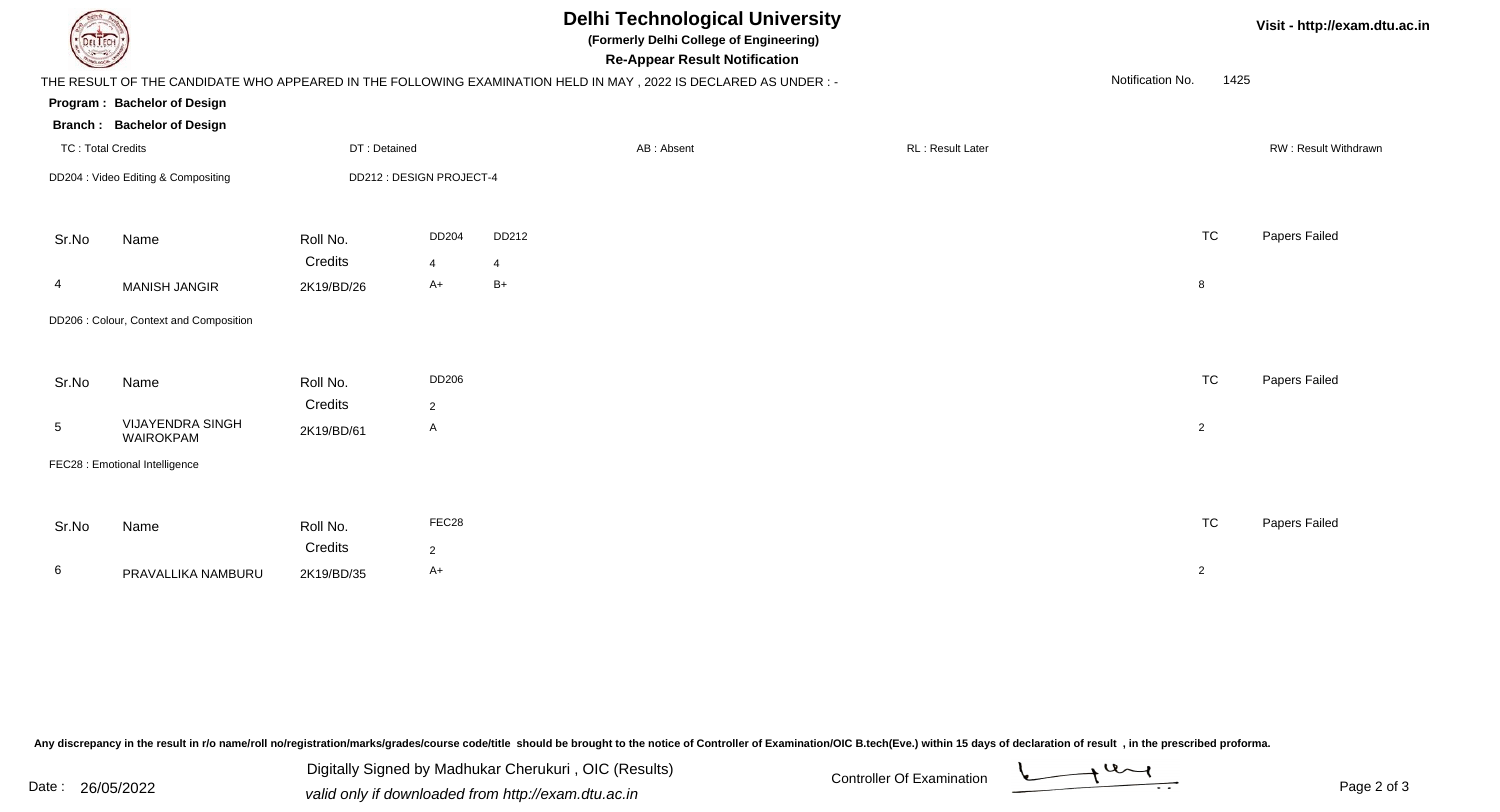| <b>DELTECH</b>           |                                             |              | <b>Delhi Technological University</b><br>(Formerly Delhi College of Engineering) |                                                                                                                                                         |                         | Visit - http://exam.dtu.ac.in |      |                      |
|--------------------------|---------------------------------------------|--------------|----------------------------------------------------------------------------------|---------------------------------------------------------------------------------------------------------------------------------------------------------|-------------------------|-------------------------------|------|----------------------|
|                          |                                             |              |                                                                                  | <b>Re-Appear Result Notification</b><br>THE RESULT OF THE CANDIDATE WHO APPEARED IN THE FOLLOWING EXAMINATION HELD IN MAY, 2022 IS DECLARED AS UNDER :- |                         | Notification No.              | 1425 |                      |
|                          | Program: Bachelor of Design                 |              |                                                                                  |                                                                                                                                                         |                         |                               |      |                      |
|                          | <b>Branch: Bachelor of Design</b>           |              |                                                                                  |                                                                                                                                                         |                         |                               |      |                      |
| <b>TC: Total Credits</b> |                                             | DT: Detained |                                                                                  | AB: Absent                                                                                                                                              | <b>RL: Result Later</b> |                               |      | RW: Result Withdrawn |
|                          | FEC7: INTRODUCTION TO ENVIRONMENTAL SCIENCE |              |                                                                                  |                                                                                                                                                         |                         |                               |      |                      |
| Sr.No                    | Name                                        | Roll No.     | FEC7                                                                             |                                                                                                                                                         |                         | <b>TC</b>                     |      | Papers Failed        |
|                          |                                             | Credits      | 2                                                                                |                                                                                                                                                         |                         |                               |      |                      |
|                          | <b>HARSHIT SHARMA</b>                       | 2K19/BD/71   | C                                                                                |                                                                                                                                                         |                         | 2                             |      |                      |

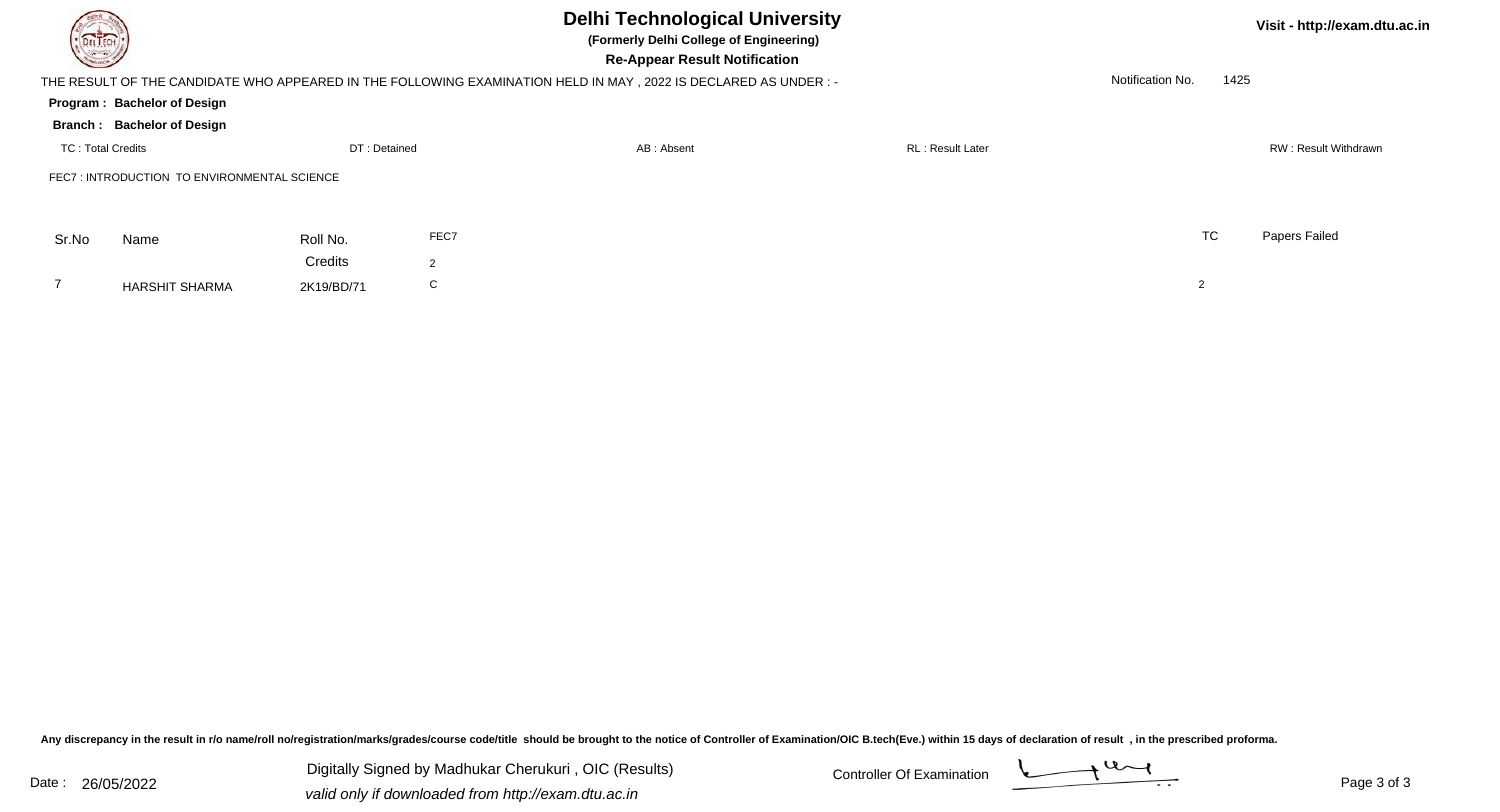|                          |                                         |              |                | <b>Delhi Technological University</b><br>(Formerly Delhi College of Engineering)<br><b>Re-Appear Result Notification</b> |                  |                          | Visit - http://exam.dtu.ac.in |
|--------------------------|-----------------------------------------|--------------|----------------|--------------------------------------------------------------------------------------------------------------------------|------------------|--------------------------|-------------------------------|
|                          |                                         |              |                | THE RESULT OF THE CANDIDATE WHO APPEARED IN THE FOLLOWING EXAMINATION HELD IN MAY, 2022 IS DECLARED AS UNDER:-           |                  | Notification No.<br>1425 |                               |
|                          | Program: Bachelor of Design             |              |                |                                                                                                                          |                  |                          |                               |
|                          | <b>Branch: Bachelor of Design</b>       |              |                |                                                                                                                          |                  |                          |                               |
| <b>TC: Total Credits</b> |                                         | DT: Detained |                | AB: Absent                                                                                                               | RL: Result Later |                          | RW: Result Withdrawn          |
|                          | DD102 : DESIGN METHODOLOGY AND METHODS  |              |                |                                                                                                                          |                  |                          |                               |
| Sr.No                    | Name                                    | Roll No.     | DD102          |                                                                                                                          |                  | <b>TC</b>                | Papers Failed                 |
|                          |                                         | Credits      | $\overline{2}$ |                                                                                                                          |                  |                          |                               |
| -1                       | PRACKHAR GOEL                           | 2K20/BD/55   | В              |                                                                                                                          |                  | $\overline{2}$           |                               |
|                          | DD110 : COMPUTER AIDED 3D VISUALIZATION |              |                |                                                                                                                          |                  |                          |                               |
| Sr.No                    | Name                                    | Roll No.     | DD110          |                                                                                                                          |                  | <b>TC</b>                | Papers Failed                 |
|                          |                                         | Credits      | 4              |                                                                                                                          |                  |                          |                               |
| $\overline{2}$           | ANANYAA SHARMA                          | 2K20/BD/7    | A+             |                                                                                                                          |                  | $\overline{4}$           |                               |
| 3                        | <b>TARANG RANA</b>                      | 2K20/BD/79   | A              |                                                                                                                          |                  | $\overline{4}$           |                               |
|                          | DD110 : COMPUTER AIDED 3D VISUALIZATION |              |                | DD112 : FIELD STUDY-2/ DESIGN PROJECT-2                                                                                  |                  |                          |                               |
| Sr.No                    | Name                                    | Roll No.     | DD110          | DD112                                                                                                                    |                  | <b>TC</b>                | Papers Failed                 |
|                          |                                         | Credits      | 4              | $\overline{4}$                                                                                                           |                  |                          |                               |
| 4                        | <b>ARYAN SINGLA</b>                     | 2K20/BD/16   | A              | F                                                                                                                        |                  | $\overline{4}$           | DD112,                        |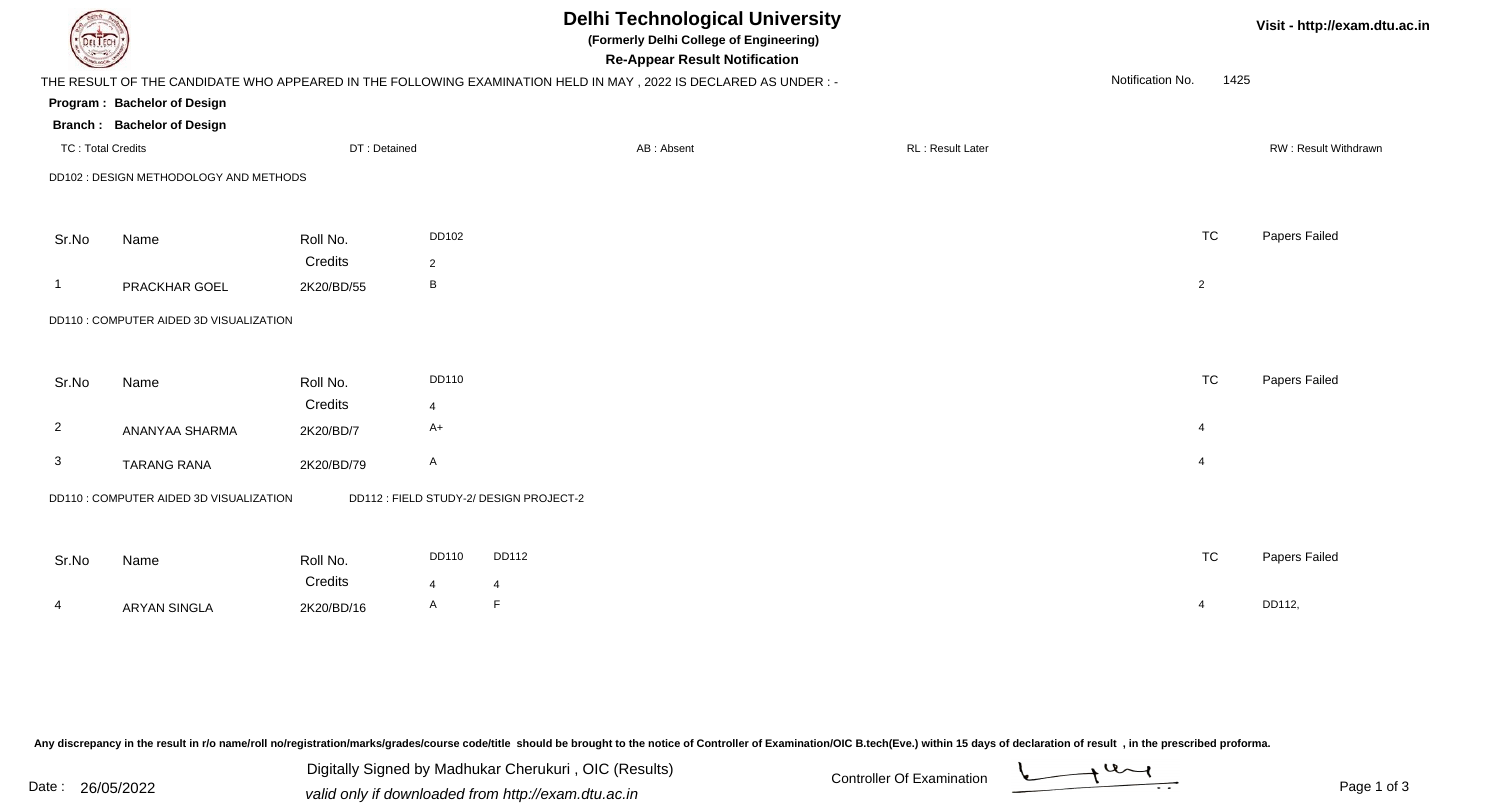| DEL I ECH                |                                    |              |                  |                                        | <b>Delhi Technological University</b><br>(Formerly Delhi College of Engineering)<br><b>Re-Appear Result Notification</b> |                  |                  |                | Visit - http://exam.dtu.ac.in |
|--------------------------|------------------------------------|--------------|------------------|----------------------------------------|--------------------------------------------------------------------------------------------------------------------------|------------------|------------------|----------------|-------------------------------|
|                          |                                    |              |                  |                                        | THE RESULT OF THE CANDIDATE WHO APPEARED IN THE FOLLOWING EXAMINATION HELD IN MAY, 2022 IS DECLARED AS UNDER:-           |                  | Notification No. | 1425           |                               |
|                          | Program: Bachelor of Design        |              |                  |                                        |                                                                                                                          |                  |                  |                |                               |
|                          | <b>Branch: Bachelor of Design</b>  |              |                  |                                        |                                                                                                                          |                  |                  |                |                               |
| <b>TC: Total Credits</b> |                                    | DT: Detained |                  |                                        | AB: Absent                                                                                                               | RL: Result Later |                  |                | RW: Result Withdrawn          |
| PRESENTATION SKILLS      | FEC12 : BUSINESS COMMUNICATION AND |              |                  | DD102 : DESIGN METHODOLOGY AND METHODS |                                                                                                                          |                  |                  |                |                               |
| Sr.No                    | Name                               | Roll No.     | FEC12            | DD102                                  |                                                                                                                          |                  |                  | <b>TC</b>      | Papers Failed                 |
|                          |                                    | Credits      | $\overline{2}$   | $\overline{2}$                         |                                                                                                                          |                  |                  |                |                               |
| 5                        | ADITYA KRISHNA ARUN                | 2K20/BD/4    |                  | F.                                     |                                                                                                                          |                  |                  | $\overline{0}$ | DD102,                        |
|                          | FEC3: PHYSICAL EDU SPORTS          |              |                  |                                        |                                                                                                                          |                  |                  |                |                               |
| Sr.No                    | Name                               | Roll No.     | FEC <sub>3</sub> |                                        |                                                                                                                          |                  |                  | <b>TC</b>      | Papers Failed                 |
|                          |                                    | Credits      | $\overline{2}$   |                                        |                                                                                                                          |                  |                  |                |                               |
| 6                        | AYUSH RAJ CHAUHAN                  | 2K20/BD/18   | F                |                                        |                                                                                                                          |                  |                  | $\overline{0}$ | FEC <sub>3</sub>              |
| 7                        | NEERAJ KUMAR                       | 2K20/BD/97   | F.               |                                        |                                                                                                                          |                  |                  | $\overline{0}$ | FEC <sub>3</sub>              |
| FEC40: GERMAN            |                                    |              |                  |                                        |                                                                                                                          |                  |                  |                |                               |
|                          |                                    |              |                  |                                        |                                                                                                                          |                  |                  |                |                               |
| Sr.No                    | Name                               | Roll No.     | FEC40            |                                        |                                                                                                                          |                  |                  | <b>TC</b>      | Papers Failed                 |
|                          |                                    | Credits      | $\overline{2}$   |                                        |                                                                                                                          |                  |                  |                |                               |
| 8                        | ASHUTOSH KUMAR JHA                 | 2K20/BD/17   | A                |                                        |                                                                                                                          |                  |                  | $\overline{2}$ |                               |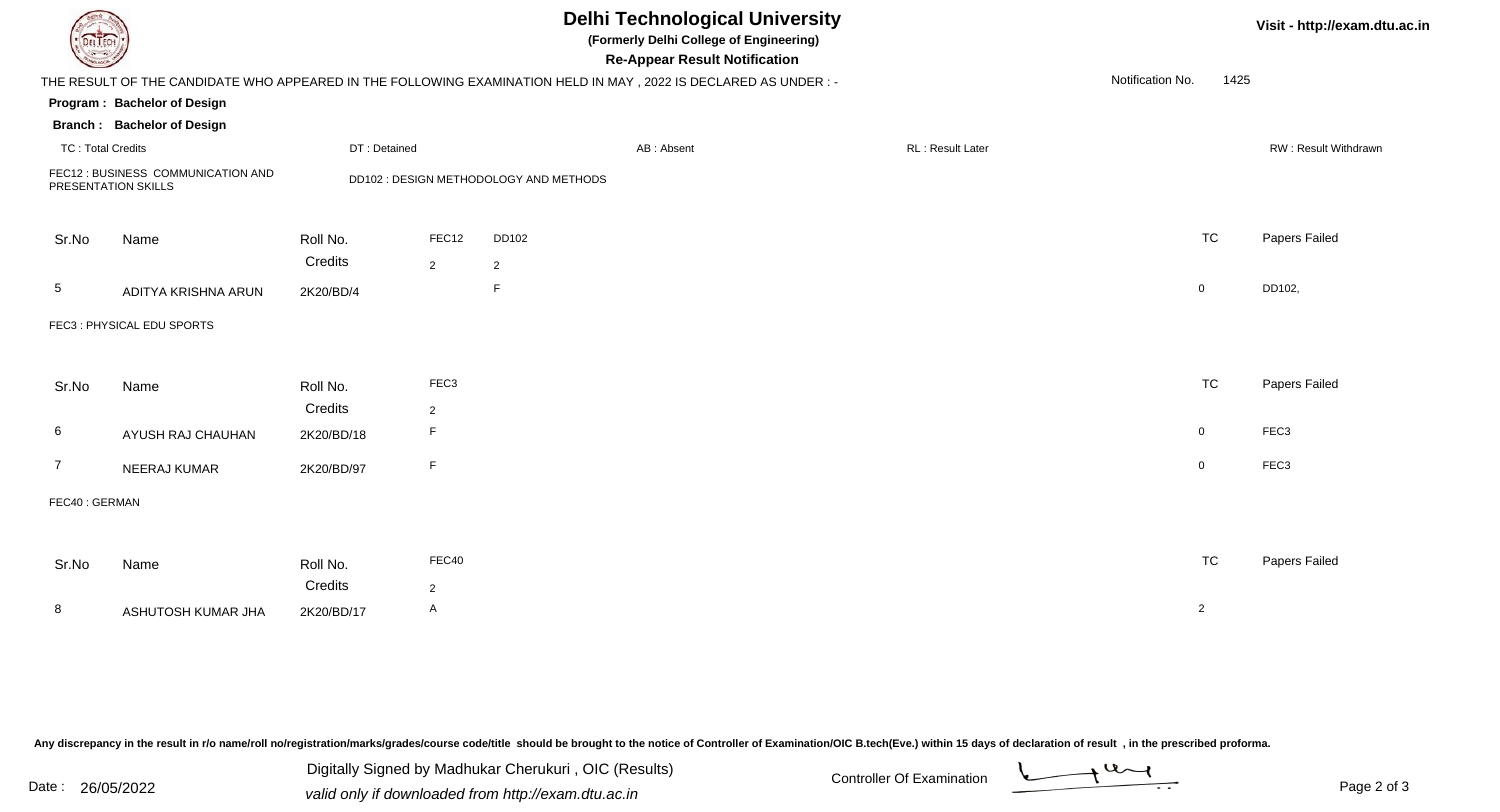| <b>DELTECH</b>           |                                                                                                                 |                  |       |            |                         | Visit - http://exam.dtu.ac.in |  |                      |
|--------------------------|-----------------------------------------------------------------------------------------------------------------|------------------|-------|------------|-------------------------|-------------------------------|--|----------------------|
|                          | THE RESULT OF THE CANDIDATE WHO APPEARED IN THE FOLLOWING EXAMINATION HELD IN MAY, 2022 IS DECLARED AS UNDER :- | Notification No. | 1425  |            |                         |                               |  |                      |
|                          | Program: Bachelor of Design                                                                                     |                  |       |            |                         |                               |  |                      |
|                          | Branch: Bachelor of Design                                                                                      |                  |       |            |                         |                               |  |                      |
| <b>TC: Total Credits</b> |                                                                                                                 | DT: Detained     |       | AB: Absent | <b>RL: Result Later</b> |                               |  | RW: Result Withdrawn |
|                          | FEC52: Extension and Outreach Activities                                                                        |                  |       |            |                         |                               |  |                      |
| Sr.No                    | Name                                                                                                            | Roll No.         | FEC52 |            |                         | TC                            |  | Papers Failed        |
|                          |                                                                                                                 | Credits          | 2     |            |                         |                               |  |                      |
| 9                        | ANURAG SINHA                                                                                                    | 2K20/BD/11       |       |            |                         | 0                             |  |                      |

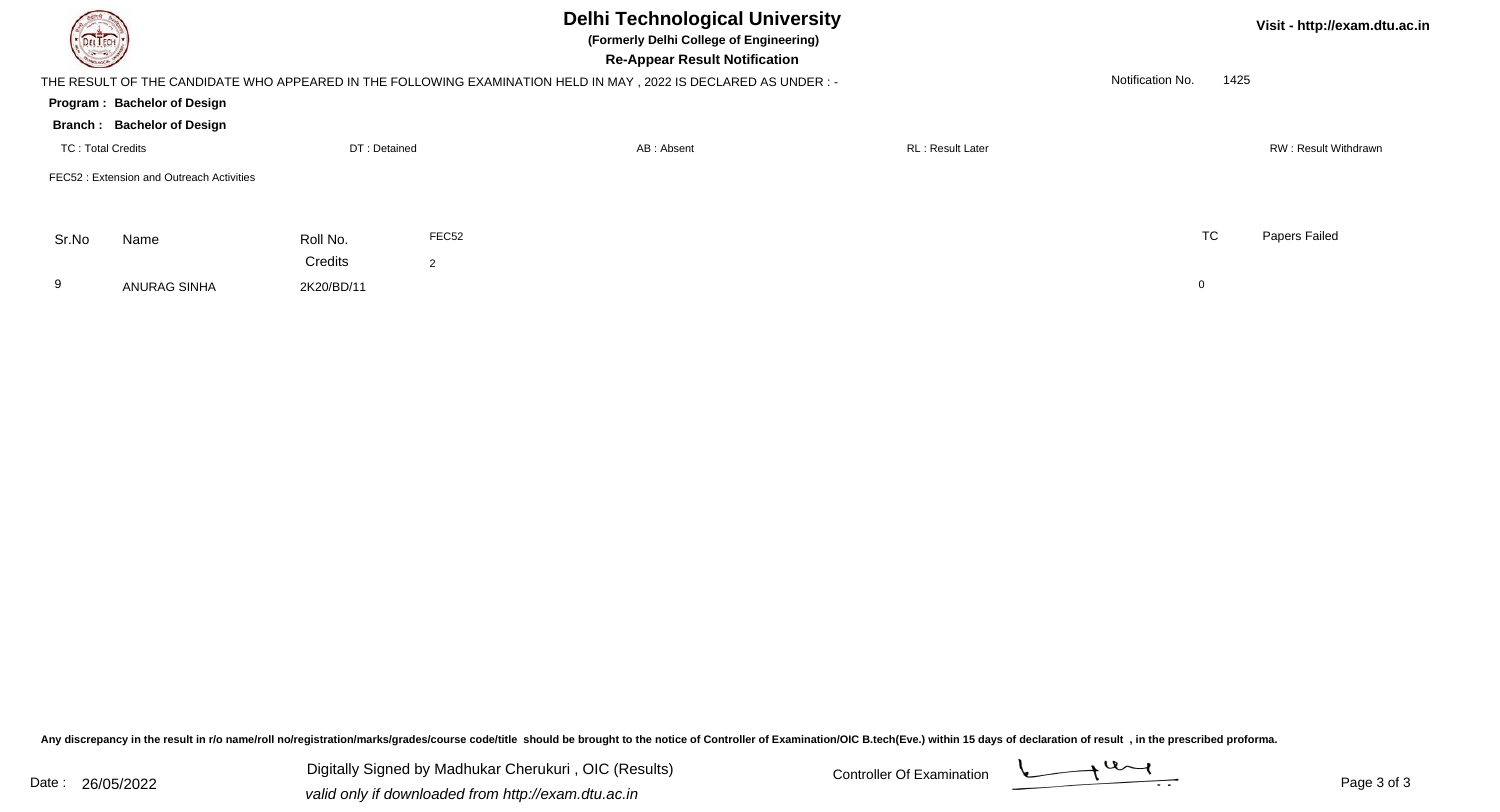| EL ECH                   |                                        |              |                           |        |                | <b>Delhi Technological University</b><br>(Formerly Delhi College of Engineering)<br><b>Re-Appear Result Notification</b> |                  |                  |             | Visit - http://exam.dt |
|--------------------------|----------------------------------------|--------------|---------------------------|--------|----------------|--------------------------------------------------------------------------------------------------------------------------|------------------|------------------|-------------|------------------------|
|                          |                                        |              |                           |        |                | THE RESULT OF THE CANDIDATE WHO APPEARED IN THE FOLLOWING EXAMINATION HELD IN MAY, 2022 IS DECLARED AS UNDER :-          |                  | Notification No. | 1425        |                        |
|                          | Program: Bachelor of Design            |              |                           |        |                |                                                                                                                          |                  |                  |             |                        |
|                          | <b>Branch: Bachelor of Design</b>      |              |                           |        |                |                                                                                                                          |                  |                  |             |                        |
| <b>TC: Total Credits</b> |                                        | DT: Detained |                           |        |                | AB: Absent                                                                                                               | RL: Result Later |                  |             | RW: Result Withdrawn   |
|                          | DD102 : DESIGN METHODOLOGY AND METHODS |              |                           |        |                |                                                                                                                          |                  |                  |             |                        |
| Sr.No                    | Name                                   | Roll No.     | DD102                     |        |                |                                                                                                                          |                  |                  | <b>TC</b>   | Papers Failed          |
|                          |                                        | Credits      | $\overline{2}$            |        |                |                                                                                                                          |                  |                  |             |                        |
| -1                       | KHUSHBU ANAND                          | 2K18/BD/52   | F                         |        |                |                                                                                                                          |                  |                  | $\mathbf 0$ | DD102                  |
|                          | DD204 : Video Editing & Compositing    |              | DD234a : ANIMATION-I      |        |                |                                                                                                                          |                  |                  |             |                        |
| Sr.No                    | Name                                   | Roll No.     | DD204                     | DD234a |                |                                                                                                                          |                  |                  | <b>TC</b>   | Papers Failed          |
|                          |                                        | Credits      | $\overline{4}$            | 4      |                |                                                                                                                          |                  |                  |             |                        |
| $\overline{2}$           | KHUSHBU ANAND                          | 2K18/BD/52   | B                         | B      |                |                                                                                                                          |                  |                  | 8           |                        |
|                          | DD302 : Sustainable Design             |              | DD304 : Design Management |        |                | DD314 : Internship-2                                                                                                     |                  |                  |             |                        |
|                          |                                        |              |                           |        |                |                                                                                                                          |                  |                  |             |                        |
| Sr.No                    | Name                                   | Roll No.     | DD302                     | DD304  | DD314          |                                                                                                                          |                  |                  | <b>TC</b>   | Papers Failed          |
|                          |                                        | Credits      | $\overline{4}$            | 4      | $\overline{2}$ |                                                                                                                          |                  |                  |             |                        |
| 3                        | ADARSH DALABEHERA                      | 2K18/BD/02   | B                         | B+     | B              |                                                                                                                          |                  |                  | 10          |                        |

Digitally Signed by Madhukar Cherukuri, OIC (Results)<br>Date : 26/05/2022 valid only if downloaded from http://oxam.dtu.ac.in Digitally Signed by Madhukar Cherukuri , OIC (Results)valid only if downloaded from http://exam.dtu.ac.in

tu.ac.in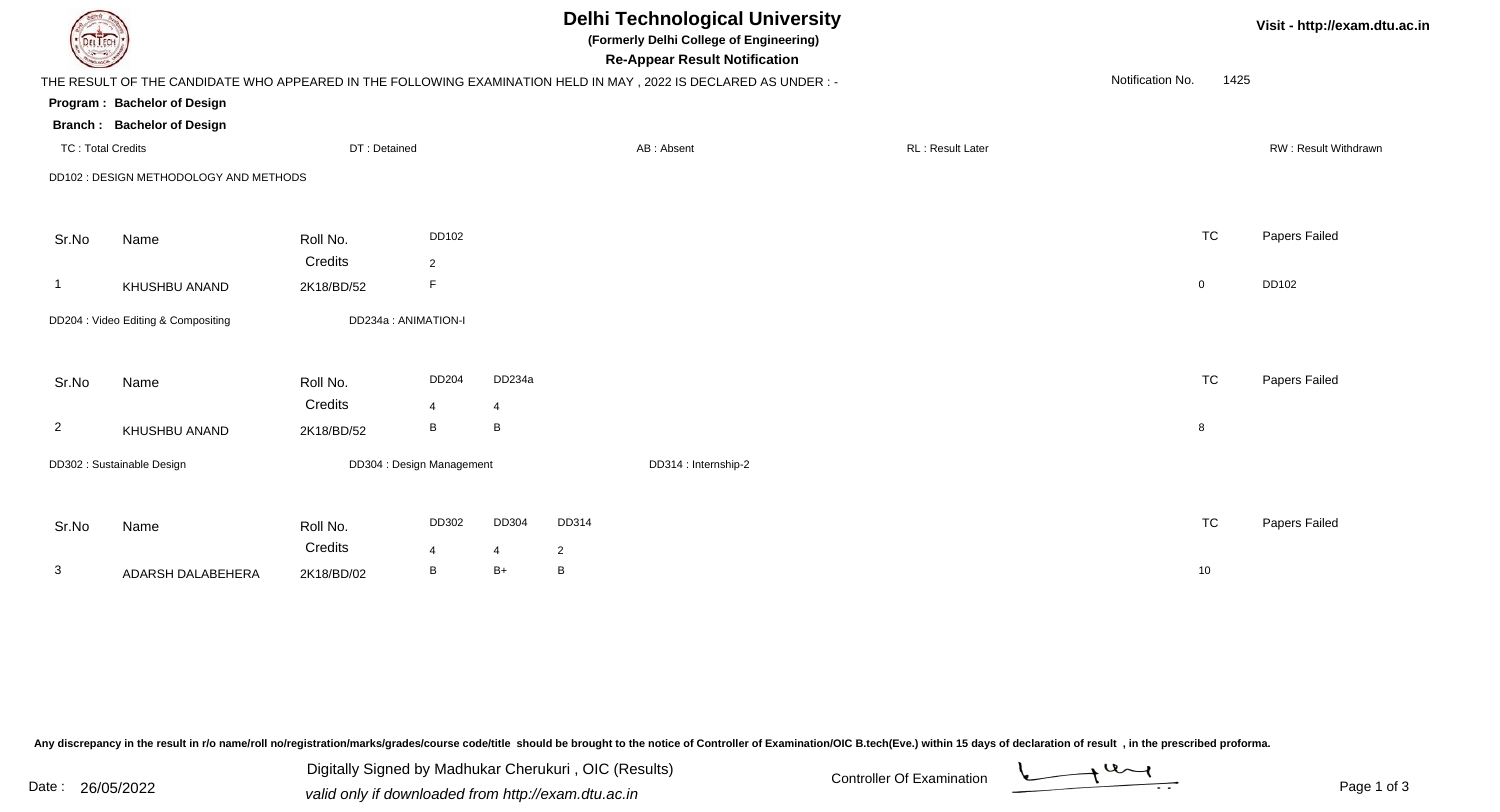| DEL ECH                  |                                                                                                                |                     |                                                      |                |       |                |                      | <b>Delhi Technological University</b><br>(Formerly Delhi College of Engineering)<br><b>Re-Appear Result Notification</b> |                |                                         |                  |                | Visit - http://exam.dtu.ac.in |
|--------------------------|----------------------------------------------------------------------------------------------------------------|---------------------|------------------------------------------------------|----------------|-------|----------------|----------------------|--------------------------------------------------------------------------------------------------------------------------|----------------|-----------------------------------------|------------------|----------------|-------------------------------|
|                          | THE RESULT OF THE CANDIDATE WHO APPEARED IN THE FOLLOWING EXAMINATION HELD IN MAY, 2022 IS DECLARED AS UNDER:- |                     |                                                      |                |       |                |                      |                                                                                                                          |                |                                         | Notification No. | 1425           |                               |
|                          | Program: Bachelor of Design                                                                                    |                     |                                                      |                |       |                |                      |                                                                                                                          |                |                                         |                  |                |                               |
|                          | <b>Branch: Bachelor of Design</b>                                                                              |                     |                                                      |                |       |                |                      |                                                                                                                          |                |                                         |                  |                |                               |
| <b>TC: Total Credits</b> |                                                                                                                | DT: Detained        |                                                      |                |       | AB: Absent     |                      |                                                                                                                          |                | RL: Result Later                        |                  |                | RW: Result Withdrawn          |
|                          | DD312 : Design Project-6                                                                                       |                     | DD314 : Internship-2                                 |                |       |                |                      |                                                                                                                          |                |                                         |                  |                |                               |
| Sr.No                    | Name                                                                                                           | Roll No.            | DD312                                                | DD314          |       |                |                      |                                                                                                                          |                |                                         |                  | <b>TC</b>      | Papers Failed                 |
|                          |                                                                                                                | Credits             | $\overline{4}$                                       | $\overline{2}$ |       |                |                      |                                                                                                                          |                |                                         |                  |                |                               |
| 4                        | <b>MEDHANKAR SHEEL</b>                                                                                         | 2K18/BD/29          | $\mathsf{A}$                                         | $\mathsf{A}$   |       |                |                      |                                                                                                                          |                |                                         |                  | 6              |                               |
| DD314 : Internship-2     |                                                                                                                |                     |                                                      |                |       |                |                      |                                                                                                                          |                |                                         |                  |                |                               |
| Sr.No                    | Name                                                                                                           | Roll No.            | DD314                                                |                |       |                |                      |                                                                                                                          |                |                                         |                  | <b>TC</b>      | Papers Failed                 |
|                          |                                                                                                                | Credits             | $\overline{2}$                                       |                |       |                |                      |                                                                                                                          |                |                                         |                  |                |                               |
| $5\phantom{.0}$          | <b>HRISHIKESH MADHAV</b>                                                                                       | 2K18/BD/19          | $\circ$                                              |                |       |                |                      |                                                                                                                          |                |                                         |                  | $\overline{2}$ |                               |
| 6                        | SAMRIDH GUPTA                                                                                                  | 2K18/BD/42          | $A+$                                                 |                |       |                |                      |                                                                                                                          |                |                                         |                  | $\overline{2}$ |                               |
| $\overline{7}$           | YOGESH PADIYAR                                                                                                 | 2K18/BD/50          | $A+$                                                 |                |       |                |                      |                                                                                                                          |                |                                         |                  | $\overline{2}$ |                               |
| 8                        | KHUSHBU ANAND                                                                                                  | 2K18/BD/52          | $\mathsf{A}$                                         |                |       |                |                      |                                                                                                                          |                |                                         |                  | $\overline{2}$ |                               |
|                          | FEC32 : LOGICAL REASONING<br>DD212: DESIGN PROJECT-4                                                           |                     | DD202 : Cognitive Ergonomics<br>DD232a: TYPOGRAPHY-I |                |       |                | DD234a : ANIMATION-I | DD204 : Video Editing & Compositing                                                                                      |                | DD206 : Colour, Context and Composition |                  |                |                               |
| Sr.No                    | Name                                                                                                           | Roll No.<br>Credits | FEC32                                                | DD202          | DD204 | DD206          | DD212                | DD232a                                                                                                                   | DD234a         |                                         |                  | <b>TC</b>      | Papers Failed                 |
|                          |                                                                                                                |                     | $\overline{2}$                                       | $\overline{2}$ | 4     | $\overline{2}$ | $\overline{4}$       | 4                                                                                                                        | $\overline{4}$ |                                         |                  |                | FEC32                         |
| 9                        | ADARSH DALABEHERA                                                                                              | 2K18/BD/02          | $\mathsf F$                                          | ${\bf C}$      | В     | A              | $B+$                 | B                                                                                                                        | B              |                                         |                  | 20             |                               |